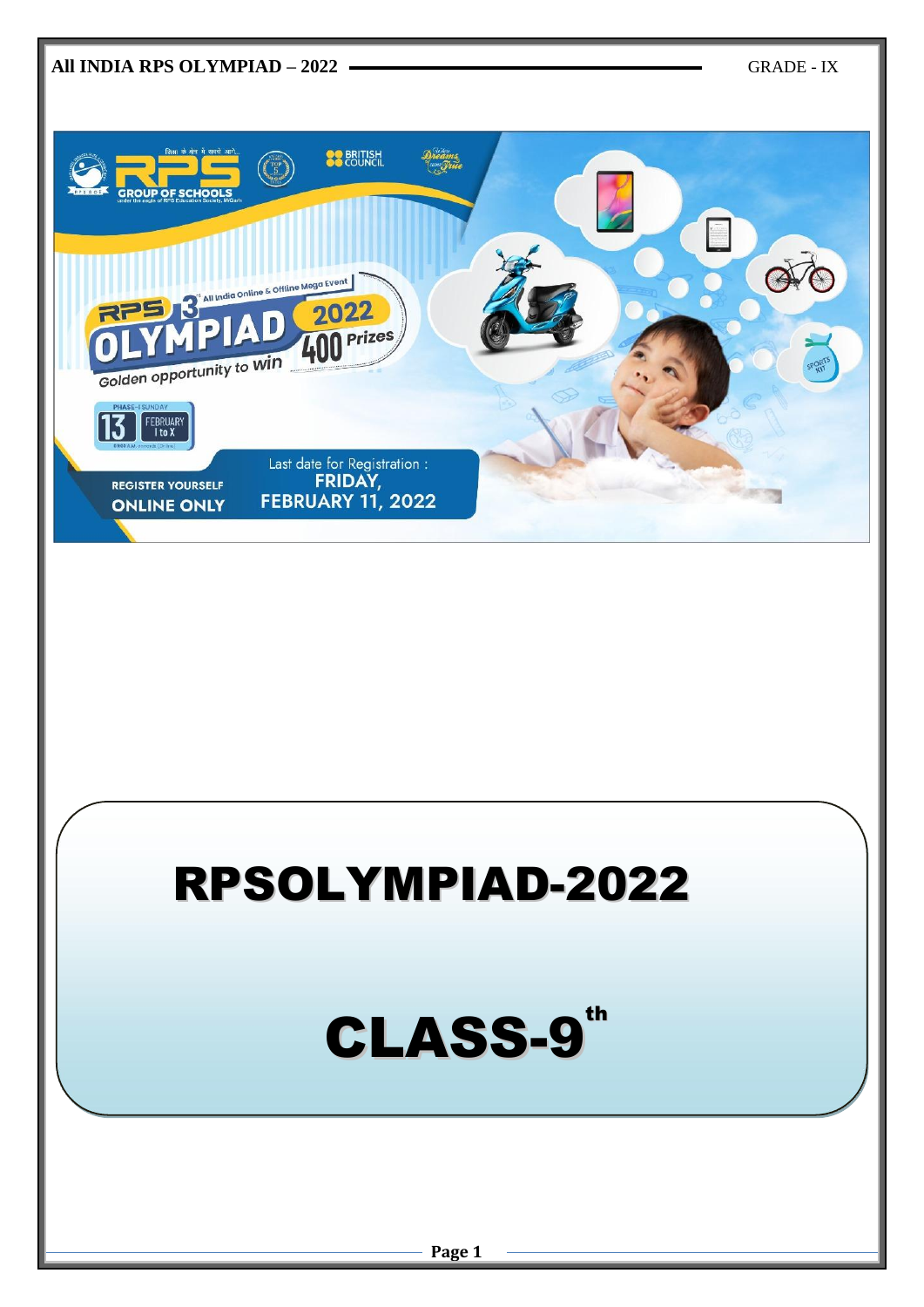**All INDIA RPS OLYMPIAD – 2022** GRADE - IX

# English (10)

## M.M. 70 Class -9th Time: 70 minutes

| 1.  | Horatius said, "Death comes sooner or later." (Change into indirect speech)                                 |                                                                                                           |               |                                                                                       |  |  |  |  |  |
|-----|-------------------------------------------------------------------------------------------------------------|-----------------------------------------------------------------------------------------------------------|---------------|---------------------------------------------------------------------------------------|--|--|--|--|--|
|     | (a) Horatius said that death came sooner or later.<br>(b) Horatius wished that death comes sooner or later. |                                                                                                           |               |                                                                                       |  |  |  |  |  |
|     |                                                                                                             |                                                                                                           |               |                                                                                       |  |  |  |  |  |
|     |                                                                                                             | (c) Horatius said that death comes sooner or later.<br>(d) Horatius told that death came sooner or later. |               |                                                                                       |  |  |  |  |  |
| 2.  |                                                                                                             | There is no love lost between them means                                                                  |               |                                                                                       |  |  |  |  |  |
|     | (a) They love each other.                                                                                   |                                                                                                           |               |                                                                                       |  |  |  |  |  |
|     |                                                                                                             | (b) They are not on good terms.                                                                           |               |                                                                                       |  |  |  |  |  |
|     | (c) They relation is very cordial.                                                                          |                                                                                                           |               |                                                                                       |  |  |  |  |  |
|     | (d) None of these.                                                                                          |                                                                                                           |               |                                                                                       |  |  |  |  |  |
| 3.  |                                                                                                             | It is a must to write this letter. (Change into passive voice)                                            |               |                                                                                       |  |  |  |  |  |
|     |                                                                                                             | (a) It is a must to be written this letter.                                                               |               |                                                                                       |  |  |  |  |  |
|     | (b) It is a must be to write this letter.                                                                   |                                                                                                           |               |                                                                                       |  |  |  |  |  |
|     | (c) It is to be written this letter.                                                                        |                                                                                                           |               |                                                                                       |  |  |  |  |  |
|     |                                                                                                             | (d) It is a must for this letter to be written.                                                           |               |                                                                                       |  |  |  |  |  |
| 4.  |                                                                                                             | All that glitters is not gold. (The underlined clause is)                                                 |               |                                                                                       |  |  |  |  |  |
|     | (a) Noun clause                                                                                             | (b) Principal clause                                                                                      |               | (c) Adjective clause (d) Adverb clause                                                |  |  |  |  |  |
| 5.  |                                                                                                             |                                                                                                           |               | We discussed the issue at a meeting  all misconceptions could be clarified. (Fill the |  |  |  |  |  |
|     | gap by choosing the correct option)                                                                         |                                                                                                           |               |                                                                                       |  |  |  |  |  |
|     | $(a)$ so                                                                                                    | $(b)$ if                                                                                                  | (c) while     | (d) in order that                                                                     |  |  |  |  |  |
| 6.  |                                                                                                             |                                                                                                           |               | This year farmers  to get more returns. (Fill the gap by choosing the correct option) |  |  |  |  |  |
|     | (a) should                                                                                                  | (b) ought                                                                                                 | (c) used      | $(d)$ must                                                                            |  |  |  |  |  |
| 7.  |                                                                                                             | He dares  the challenge. (Fill the gap by choosing correct option)                                        |               |                                                                                       |  |  |  |  |  |
|     | $(a)$ accept                                                                                                | (b) accepted                                                                                              | (c) to accept | (d) accepting                                                                         |  |  |  |  |  |
| 8.  |                                                                                                             |                                                                                                           |               |                                                                                       |  |  |  |  |  |
|     | $(a)$ on                                                                                                    | $(b)$ of                                                                                                  | $(c)$ from    | $(d)$ by                                                                              |  |  |  |  |  |
| 9.  | Find a correct sentence.                                                                                    |                                                                                                           |               |                                                                                       |  |  |  |  |  |
|     |                                                                                                             | (a) We have been knowing each other for five years.                                                       |               |                                                                                       |  |  |  |  |  |
|     | (b) He is not understanding it.                                                                             |                                                                                                           |               |                                                                                       |  |  |  |  |  |
|     | (c) I have worked in this college since ten years.<br>(d) The judge is hearing the case.                    |                                                                                                           |               |                                                                                       |  |  |  |  |  |
|     |                                                                                                             |                                                                                                           |               |                                                                                       |  |  |  |  |  |
| 10. |                                                                                                             |                                                                                                           |               |                                                                                       |  |  |  |  |  |
|     |                                                                                                             |                                                                                                           |               |                                                                                       |  |  |  |  |  |

|--|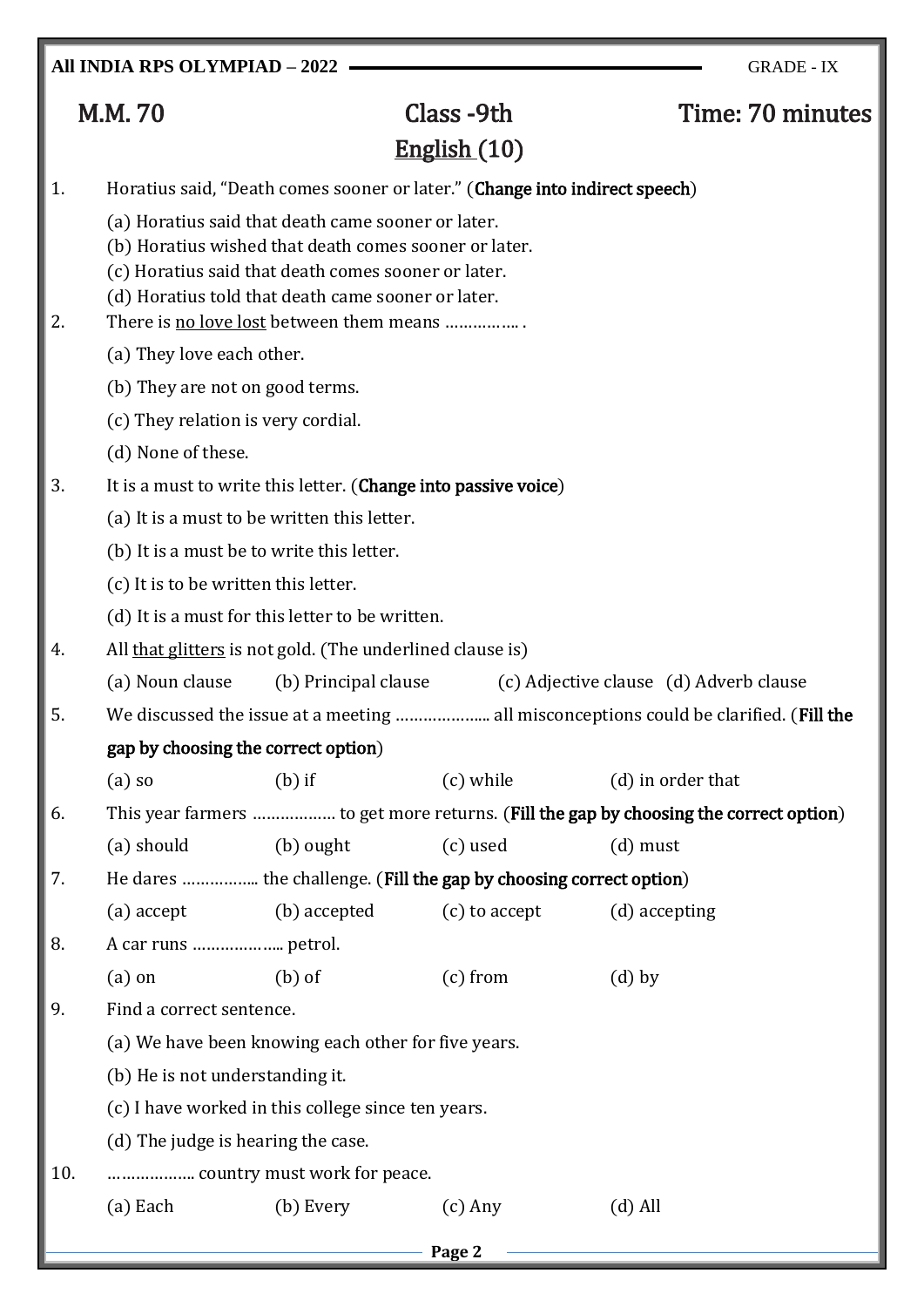#### **All INDIA RPS OLYMPIAD – 2022** GRADE - IX Mathematics (20) 11. Which of the following is equal to  $x^2$ ? 2 (a)  $x^{\frac{12}{7}} - x^{\frac{5}{7}}$  $\frac{5}{7}$  (b)  $\sqrt[12]{(x^4)^{\frac{1}{3}}}$ 12 (d)  $x^{\frac{2}{4}} \times x^{\frac{6}{4}}$  $(c)(\sqrt{x^3})$ 3 3 4 12. Value of  $(256)^{0.16} \times (256)^{0.09}$  is (a) 4 (b) 8 (c) 64 (d) 256 13. If  $y^{97}$  + 97 is divided by  $y$  + 1, then remainder is (a) 0 (b) 1 (c) 95 (d) 96 14. If  $81y^2 - k = (9y + \frac{1}{2})$  $\frac{1}{2}$  $\left(9y - \frac{1}{2}\right)$  $\frac{1}{2}$ ), then value of  $\frac{1}{k}$  is (a) 0 (b) −4 (c) 4 (d) 2 15. If  $\sqrt{3}$ =1.732, then  $\sqrt{\frac{\sqrt{3}-1}{\sqrt{2}+1}}$  $\frac{\sqrt{3}+1}{\sqrt{3}+1}$  is equal to (a) 2.732 (b) 0.2679 (c) 0.732 (d) 0.517 16. If  $\frac{a}{b} + \frac{b}{a}$  $\frac{b}{a} = -1$  (a, b  $\neq$  0), the value of  $a^3 - b^3$  is (a) 1 (b) -1 (c) 0 (d)  $\frac{1}{2}$ (d)  $\frac{1}{2}$ 17. Which is the example of geometrical Line? (a) Blackboard (b) Sheet of Paper (c) Meeting place of two walls (d) Tip of sharp pencil 18. If a Linear equation has Solutions (-3, 3), (0, 0) and (3, -3), then it is of the form (a)  $y - x = 0$  (b)  $x + y = 0$ (c)  $-2x + y = 0$  (d)  $-x + 2y = 0$ 19. The Diagonals of the rectangle ABCD intersect at O. If ∠COD=78˚, then ∠OAB is (a)  $35^\circ$  (b)  $51^\circ$  (c)  $70^\circ$  (d)  $110^\circ$ 20. In  $\Delta PQR$ , if  $\angle R > \angle Q$  then (a)  $QR > PR$  (b)  $PQ > PR$  (c)  $PQ < PR$  (d)  $QR < PR$ 21. In the given figure find angle OPR. (a)  $20^{\circ}$  (b)  $15^{\circ}$  $0<sub>0</sub>$  $\overline{R}$ (c)  $12^{\circ}$  (d)  $10^{\circ}$

22. The sides of a triangle are in the ratio of 3 : 5 : 7 and its perimeter is 300 cm its area will be. (a)  $1000\sqrt{3}$ sq. cm (b)  $1500\sqrt{3}$ sq. cm (c)  $1700\sqrt{3}$ sq. cm (d)  $1200\sqrt{3}$ sq. cm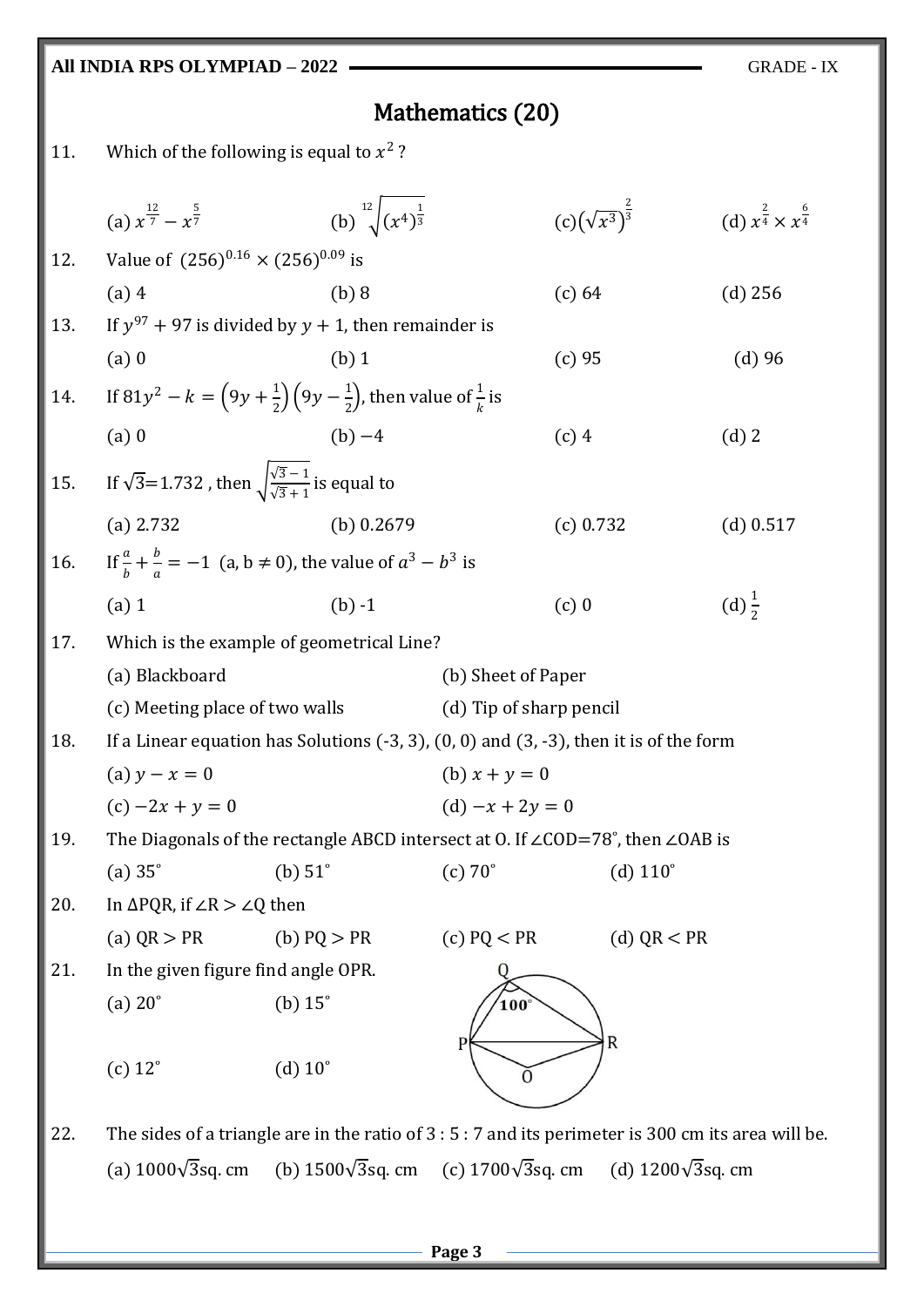|     | All INDIA RPS OLYMPIAD - 2022                                                                                 |                                                                                      |                                                                                          | <b>GRADE - IX</b>                                                                                    |  |  |  |  |
|-----|---------------------------------------------------------------------------------------------------------------|--------------------------------------------------------------------------------------|------------------------------------------------------------------------------------------|------------------------------------------------------------------------------------------------------|--|--|--|--|
| 23. | The curved surface area of Circular cylinder of height 14 cm is 88 cm <sup>2</sup> . The diameter of the base |                                                                                      |                                                                                          |                                                                                                      |  |  |  |  |
|     | is                                                                                                            |                                                                                      |                                                                                          |                                                                                                      |  |  |  |  |
|     | $(a)$ 2 cm                                                                                                    | $(b)$ 3 cm                                                                           | $(c)$ 4 cm                                                                               | $(d) 6$ cm                                                                                           |  |  |  |  |
| 24. |                                                                                                               | Which of the following is not a measure of central tendency.                         |                                                                                          |                                                                                                      |  |  |  |  |
|     | (a) Standard deviation                                                                                        | (b) Mean                                                                             | (c) Median                                                                               | (d) Mode                                                                                             |  |  |  |  |
| 25. | If $x = 3 - 2\sqrt{2}$ , then value of $x^4 - \frac{1}{x^4}$ is                                               |                                                                                      |                                                                                          |                                                                                                      |  |  |  |  |
|     |                                                                                                               | (a) $216\sqrt{2}$ (b) $-818\sqrt{2}$ (c) $-484\sqrt{2}$ (d) $-816\sqrt{2}$           |                                                                                          |                                                                                                      |  |  |  |  |
| 26. |                                                                                                               |                                                                                      |                                                                                          | The quadrilateral formed by joining mid-points of the consecutive sides of a square is               |  |  |  |  |
|     | (a) Rhombus                                                                                                   | (b) Square                                                                           | (c) Rectangle                                                                            | (d) Parallelogram                                                                                    |  |  |  |  |
| 27. |                                                                                                               | If the diameter of a sphere increases by 20% then its radius increase by:            |                                                                                          |                                                                                                      |  |  |  |  |
|     | (a) 5%                                                                                                        | (b) $10\%$                                                                           | (c) 20%                                                                                  | $(d)$ 40%                                                                                            |  |  |  |  |
| 28. |                                                                                                               |                                                                                      |                                                                                          | If each side of a triangle is doubled, then the percentage increase in the area of triangle.         |  |  |  |  |
|     | (a) $30\%$                                                                                                    | (b) $100\%$                                                                          | (c) $300\%$                                                                              | $(d)$ 400%                                                                                           |  |  |  |  |
| 29. |                                                                                                               |                                                                                      |                                                                                          | The perimeter of an isosceles triangle is 32 cm. The ratio of one of the two equal sides to its base |  |  |  |  |
|     | is 3 : 2. Find area of the triangle.                                                                          |                                                                                      |                                                                                          |                                                                                                      |  |  |  |  |
|     | (a) $48 \text{ cm}^2$                                                                                         |                                                                                      | (b) $28\sqrt{3}$ cm <sup>2</sup> (c) $32\sqrt{2}$ cm <sup>2</sup> (d) 44 cm <sup>2</sup> |                                                                                                      |  |  |  |  |
| 30. |                                                                                                               | If one angle of a triangle is equal to sum of other two angles, then the triangle is |                                                                                          |                                                                                                      |  |  |  |  |
|     | (a) An obtuse angled triangle                                                                                 |                                                                                      |                                                                                          | (b) A right angled triangle                                                                          |  |  |  |  |
|     | (c) An isosceles triangle                                                                                     |                                                                                      |                                                                                          | (d) An equilateral triangle                                                                          |  |  |  |  |
|     |                                                                                                               |                                                                                      | Social Science (10)                                                                      |                                                                                                      |  |  |  |  |
| 31. |                                                                                                               | When was Napoleon Bonaparte defeated at Waterloo?                                    |                                                                                          |                                                                                                      |  |  |  |  |
|     | $(a)$ 1820                                                                                                    | (b) $1815$                                                                           | $(c)$ 1810                                                                               | $(d)$ 1805                                                                                           |  |  |  |  |
| 32. | What was Dawes Plan?                                                                                          |                                                                                      |                                                                                          |                                                                                                      |  |  |  |  |
|     | (a) A Nazi plan to suppress the Jews                                                                          |                                                                                      |                                                                                          |                                                                                                      |  |  |  |  |
|     | (b) Stalin's plan of collectivization                                                                         |                                                                                      |                                                                                          |                                                                                                      |  |  |  |  |
|     | (c) American plan to take out Germany from the financial crisis                                               |                                                                                      |                                                                                          |                                                                                                      |  |  |  |  |
|     | (d) American plan to control the Bolshevik                                                                    |                                                                                      |                                                                                          |                                                                                                      |  |  |  |  |
| 33. | Who were 'Kulkas' in Soviet Union?                                                                            |                                                                                      |                                                                                          |                                                                                                      |  |  |  |  |
|     | (a) poor peasants                                                                                             |                                                                                      |                                                                                          | (b) Church fathers (c) socialist revolutionaries (d) well-to-do peasants                             |  |  |  |  |
| 34. |                                                                                                               | How many permanent members are there in the United Nations Security Council?         |                                                                                          |                                                                                                      |  |  |  |  |
|     | (a) 5                                                                                                         | $(b)$ 10                                                                             | $(c)$ 15                                                                                 | $(d)$ 20                                                                                             |  |  |  |  |
| 35. |                                                                                                               |                                                                                      |                                                                                          | Identify the term that is used for the now elections after the death of an elected representative?   |  |  |  |  |
|     | (a) General Election                                                                                          | (b) By Election                                                                      |                                                                                          | (c) Mid – term Election<br>(d) Re-election                                                           |  |  |  |  |
|     |                                                                                                               |                                                                                      |                                                                                          |                                                                                                      |  |  |  |  |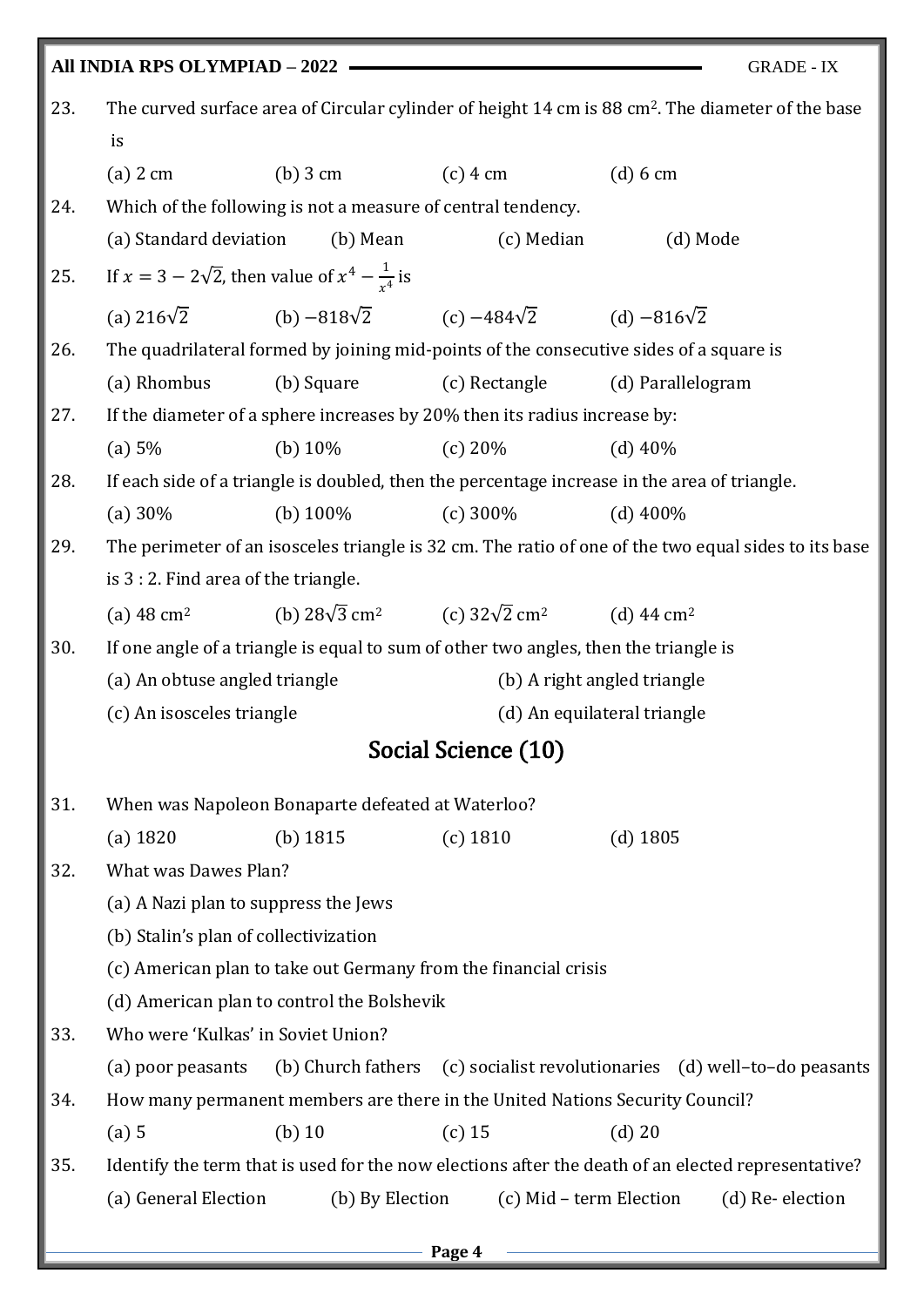|     | All INDIA RPS OLYMPIAD - 2022                                         |                    |                      |                                           | <b>GRADE - IX</b> |  |  |
|-----|-----------------------------------------------------------------------|--------------------|----------------------|-------------------------------------------|-------------------|--|--|
| 36. | In which state is lying 'Mahe' a part of Puducherry, Union Territory? |                    |                      |                                           |                   |  |  |
|     | (a) Tamilnadu                                                         | (b) Andhra Pradesh |                      | (c) Kerala                                | (d) Karnataka     |  |  |
| 37. | Name the Himalayas that is lying between rivers Kali and Teesta?      |                    |                      |                                           |                   |  |  |
|     | (a) Assam Himalayas                                                   |                    | (b) Punjab Himalayas |                                           |                   |  |  |
|     | (c) Nepal Himalayas                                                   |                    | (d) Kumaun Himalayas |                                           |                   |  |  |
| 38. | October heat is due to -                                              |                    |                      |                                           |                   |  |  |
|     | (a) Very low temperature                                              |                    | (b) widespread rain  |                                           |                   |  |  |
|     | (c) Low pressure over Andaman Sea                                     |                    |                      | (d) high temperature and humid conditions |                   |  |  |
| 39. | Which Corp is grown in Rabi season?                                   |                    |                      |                                           |                   |  |  |
|     | $(a)$ Jute                                                            | (b) Cotton         |                      | (c) Wheat                                 | (d) Rice          |  |  |
| 40. | Under social exclusion                                                |                    |                      |                                           |                   |  |  |
|     | (a) criminals are not accepted by the society                         |                    |                      |                                           |                   |  |  |
|     | (b) groups are excluded from facilities of society                    |                    |                      |                                           |                   |  |  |
|     | (c) groups are termed as untouchables                                 |                    |                      |                                           |                   |  |  |

(d) individuals are given a sense of security

## Aptitude (Reasoning) (10)

Directions (41) : In each of the following questions, a number series is given with one term missing. Choose the correct alternative that will continue the same pattern and replace the question mark in the given series.

- 41. The sequence 10000, 121, 100, 31, 24,  $-$ , 20 represent a number x with respect different bases. The missing number in this sequence is
	- (a) 16 (b) 21 (c) 10 (d) 22

42.  $ab - d - aaba - na - badna - b$ 

(a) badna (b) andaa (c) dbanb (d) bbda

Directions (43): Study the following information carefully and answer the questions given below it :

| Digit | $\overline{\phantom{0}}$ | ັ            | -<br>ັ |              |   |   | ັ                |  |  |
|-------|--------------------------|--------------|--------|--------------|---|---|------------------|--|--|
| Code  | N<br>$\mathbf{r}$        | $\mathbf{r}$ | .,     | $\mathbf{m}$ | - | - | $\boldsymbol{r}$ |  |  |

Following conditions are to be observed:

(i) If the first digit is even and the last digit is odd, they are to be coded as \$ and @ respectively

(ii) If the first digit is odd the last digit is even, they are to be coded as  $#$  and  $E$  respectively.

(ii) If 0 is preceded as well as followed by an odd digit, then 0 is to be coded as  $\uparrow$ 

(iv) If 0 is preceded as well as followed by an even digit, then 0 is to be coded as  $\downarrow$ 

(v) 0 is not considered as either even or odd.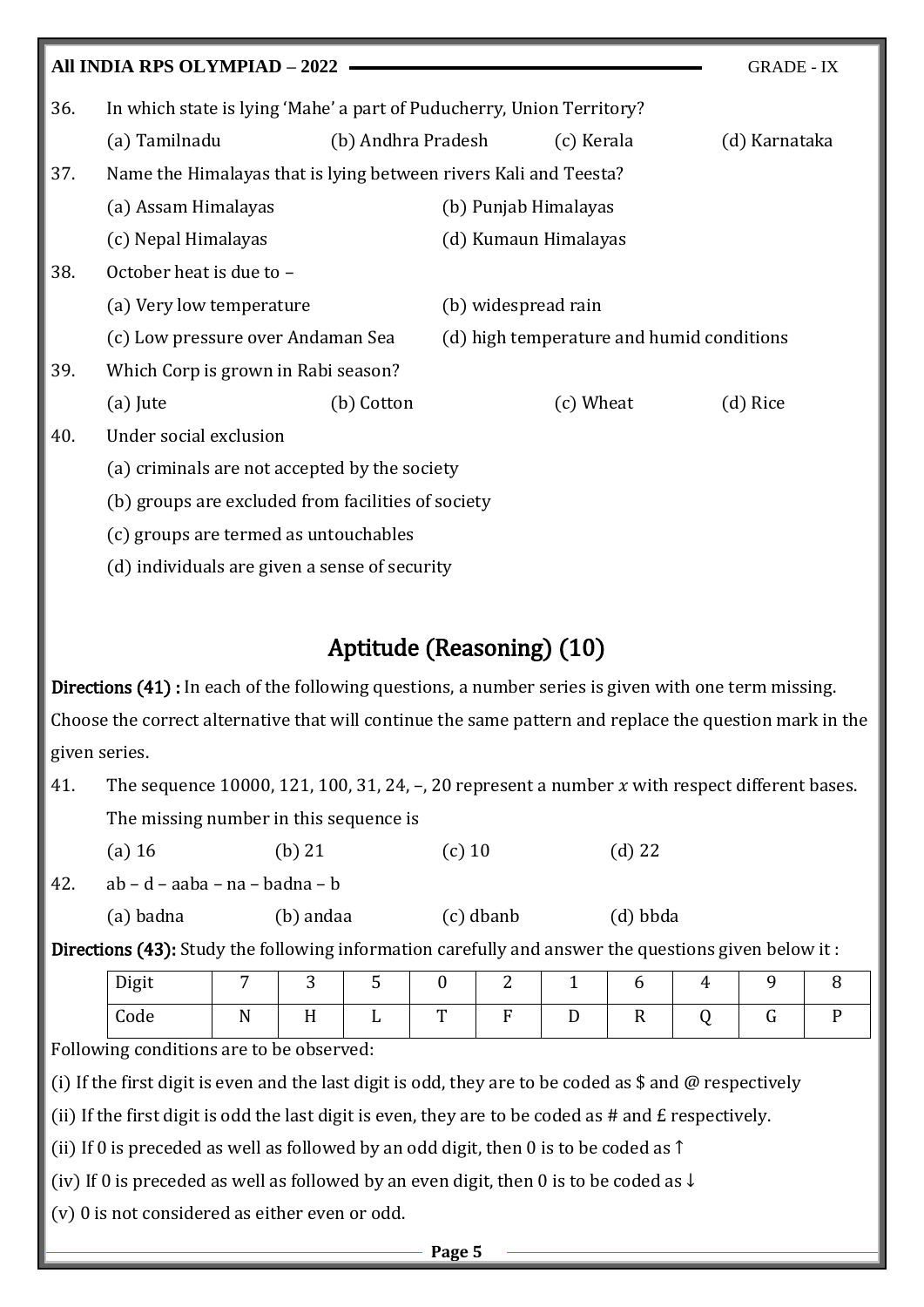## **All INDIA RPS OLYMPIAD – 2022** GRADE - IX 43. What will be the code for 36250098? (a) \$RFLTTG£ (b) #RFLTTG@ (c)#RFLTTG£ (d) \$\$RFLTTG@ 44. In a certain code LETHARGY is written as ZHSBMFUI. How is MANGROVE written in that code? (a) SPWFHOWN (b) FUPSNBOH (c) SPWFNBOH (d) FWPSNBOH 45. A direction pole was situated on the crossing. Due to an accident the pole turned in such a manner that the pointer which was showing East, started showing South. One traveler went to the wrong

(a) North (b) South (c) East (d) West

direction thinking it to be west. In what direction actually he was travelling?

46. Looking at a portrait of a man, Harendra said, " His mother is the wife of my father's son. Brothers and sisters I have none. "At whose portrait was Harendra looking?

(a) His nephew (b) His cousin (c) His uncle (d) His son

Directions (47) : Study the information below and answer questions based on it.

A leading socialite decided to organise a dinner and invited a few of her friends. Only the host and the hostess were sitting at the opposite ends of a rectangular table, with three persons along each side. The prerequisite for the seating arrangement was that each person must be seated such that at least on one side it has a person of opposite sex. Maqbool is opposite Shobha, who is not the hostess. Ratan has a woman on his right and is sitting opposite a woman. Monisha is sitting to the hostess's right, next to Dhirubhai. One person is seated between Madhuri and Urmila who is not the hostess. The men were Maqbool, Ratan, Dhirubhai and Jackie, while the women were Madhuri, Urmila, Shobha and Monisha 47. The eighth person present, Jackie, must be

I. the host II. seated to Shoba's right III. seated opposite Urmila

(a) I only (b) III only (c) I and II only (d) II and III only

Direction (48) : In each of the following questions, there is a certain relationship between two given numbers one on side of : : and one number is given another side of : : while another number on is to be found from the given alternatives, having the same relationship with this number as the numbers of the given pair bear. Choose the best alternative.

 $48. \quad 11 : 101 :: 91 : ?$ 

(a) 225 (b) 810 (c) 205 (d) 901

Direction (49) : Find the next figure in the given series.

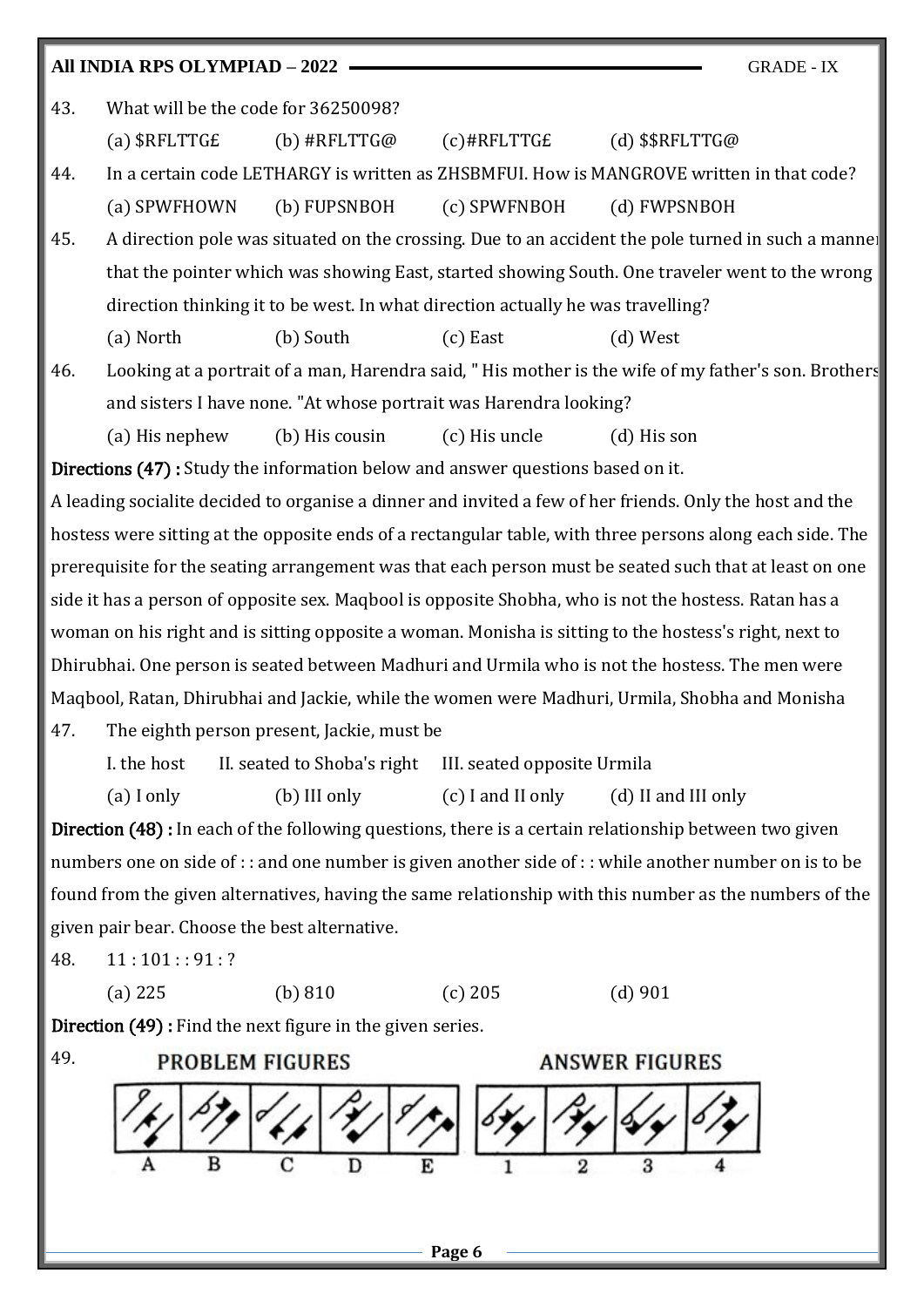#### **All INDIA RPS OLYMPIAD – 2022** GRADE - IX

50.

Direction (50) : Count the number parallelogram.



#### Science (20)

#### Physics (7)

51. From an elevated point  $P$ , a stone is projected vertically upwards. When the stone reaches a distance h below P, its velocity is double of its velocity at a height h above P. The greatest height attained by the stone from the point of projection  $P$  is:

(a) 
$$
\frac{3}{5}h
$$
 (b)  $\frac{5}{3}h$  (c)  $\frac{7}{5}h$  (d)  $\frac{5}{7}h$ 

- 52. A uniform chain of length 2m is kept on a table such that a length of 60cm hangs freely from the edge of the table. The total mass of the chain is 4kg. What is the work done in pulling the entire chain on the table
	- (a)  $7.2$  J (b)  $3.6$  J (c)  $120$  J (d)  $1200$  J
- 53. A satellite is revolving in a circular orbit at a height 'h' from the earth's surface (radius of earth  $R$ ; h $<<$ R). The minimum increase in its orbital velocity required, so that the satellite could escape from the earth's gravitational field, is close to (Neglect the effect of atmosphere)
	- (a)  $\sqrt{gR}$  (b)  $\sqrt{gR/2}$  (c)  $\sqrt{gR}(\sqrt{2}-1)$  (d)  $\sqrt{2gR}$
- 54. A body floats in water with 40% of its volume outside water. When the same body floats in oil, 60% of its volume remains outside oil. The relative density of the oil is

(a) 0.9 (b) 1.2 (c) 1.8 (d) 1.5

55. One end of a massless rope, which passes over a massless and frictionless pulley  $P$  is tied to a hook  $C$  while the other end is free. Maximum tension that the rope can bear is 360 $N$ , with what value of minimum safe acceleration (in ms-2) can a monkey of 60kg move down on the rope

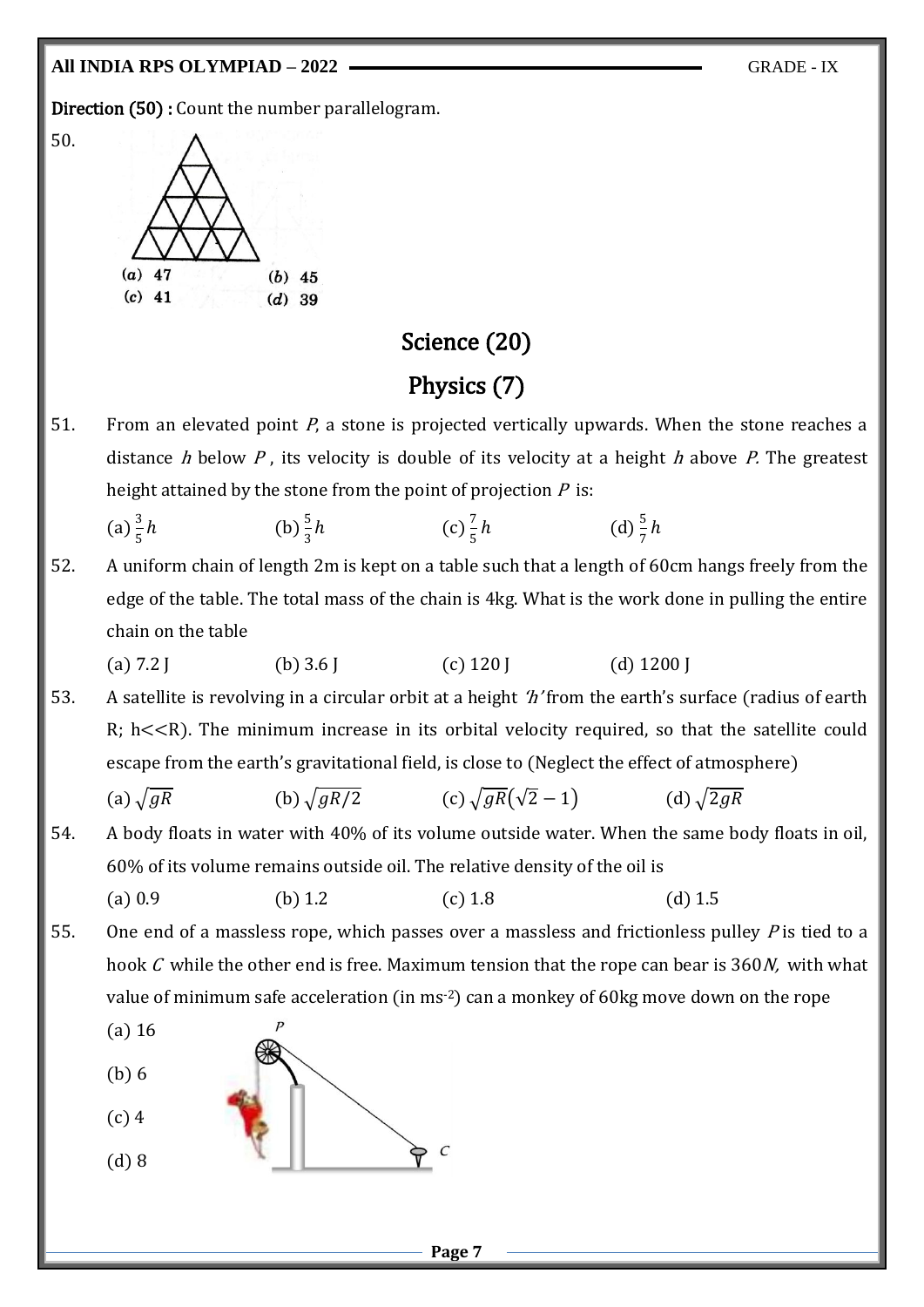## **All INDIA RPS OLYMPIAD – 2022** GRADE - IX 56. A stone dropped from a building of height h and it reaches after t seconds on earth. From the same building if two stones are thrown (one upwards and other downwards) with the same velocity u and they reach the earth surface after  $t_1$  and  $t_2$  seconds respectively, then (a)  $t = t_1 - t_2$  $t_1 + t_2$  $\frac{t_1t_2}{2}$  (c)  $t = \sqrt{t_1 t_2}$  (d)  $t = t_1^2 t_2^2$ 57. A bullet moving with a speed of 100 ms<sup>-1</sup> can just penetrate two planks of equal thickness. Then the number of such planks penetrated by the same bullet when the speed is doubled will be (a) 4 (b) 8 (c) 6 (d) 10 Chemistry (7) 58. The number of atoms in 0.1 mole of a triatomic gas is : (a)  $6.026 \times 10^{22}$  (b)  $1.806 \times 10^{23}$  (c)  $3.6 \times 10^{23}$  (d)  $1.8 \times 10^{22}$ 59. If 1.5 moles of oxygen combine with Al to form  $Al_2O_3$ . The mass of Al in grams. (Atoms mass of  $Al = 27$ ) used in the reaction is : (a) 2.7 (b) 54 (c) 40.5 (d) 81 60. Which of the following reactions is not correct according to the law of conservation of mass ? (a)  $2 \text{ Mg}(s) + 0_2(g) \rightarrow 2 \text{ MgO}(s)$  (b)  $P_4(s) + 50_2(g) \rightarrow P_4 0_{10}(s)$ (c)  $C_3H_8(g) + O_2(g) \rightarrow CO_2 + H_2O(g)$  (d)  $CH_4(g) + 2O_2(g) \rightarrow CO_2(g) + 2H_2O(g)$ 61. What is the wavelength of light. Given energy =  $3.03 \times 10^{-19}$  J, h =  $6.6 \times 10^{-34}$  JS, c =  $3.0 \times 10^8$  $m/s$  ? (a) 6.54 nm (b) 654 nm (c) 0.654 nm (d) 65.4 nm 62. The following quantum numbers are possible for how many orbitals ?  $n = 3, l = 2, m = +2.$ (a) 1 (b) 2 (c) 3 (d) 4 63. At 25 $^{\circ}$ C and 730 mm pressure, 380 mL of dry oxygen was collected. If the temperature is constant, what volume will oxygen occupy at 760 mm pressure ? (a) 621 mL (b) 569 mL (c) 449 mL (d) 365 mL 64. Which of the following has electrovalent linkage ? (a) CaCl<sub>2</sub> (b)  $AlCl<sub>3</sub>$  (c)  $SiCl<sub>4</sub>$  (d)  $PCl<sub>5</sub>$ Biology (6) 65. Which of the following statements is correct? (a) Prokaryotic cells have a well defined nucleus (b) Eukaryotic cells have no mitochondria (c) Prokaryotic cells having mitochondria

(d) Eukaryotic cells having membrane bound organelles